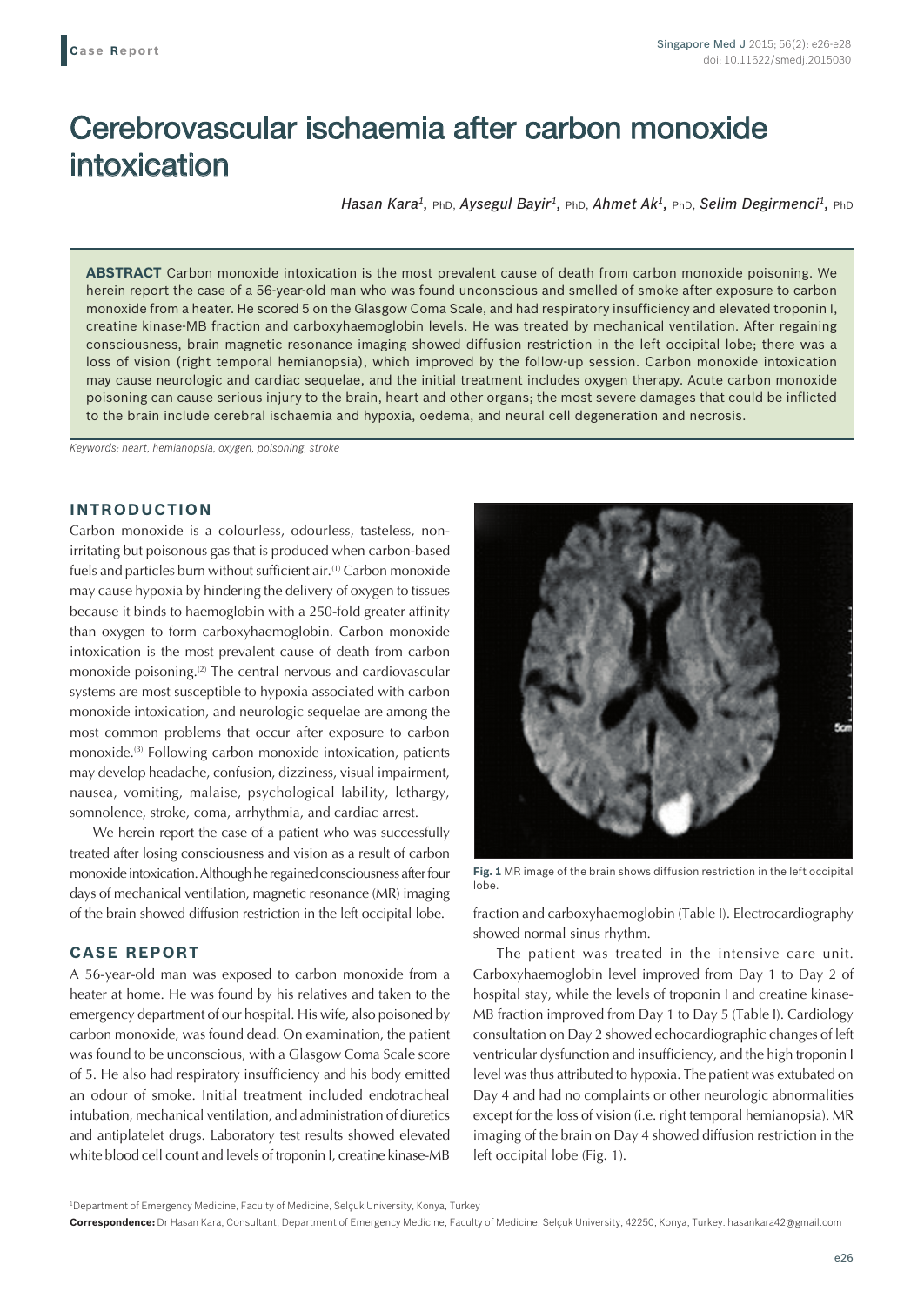#### **Table I. Laboratory test results of the patient.**

| <b>Parameter</b>                        | Hospital stay (day) |                |       |           |           | <b>Normal</b> |
|-----------------------------------------|---------------------|----------------|-------|-----------|-----------|---------------|
|                                         | $1*$                | 1 <sup>†</sup> |       | 3         | 5         | range         |
| WBC count $(x 10^9/L)$                  | 19.70               | <b>NA</b>      | 11.50 | <b>NA</b> | 9.40      | $4.0 - 10.0$  |
| Troponin $\frac{1}{\mu}$ ( $\mu$ g/L)   | 0.49                | <b>NA</b>      | 2.68  | 1.32      | 0.78      | $0 - 0.10$    |
| Creatine kinase-MB fraction $(\mu g/L)$ | 65.59               | <b>NA</b>      | 58.38 | 45.22     | 10.15     | $0 - 5.0$     |
| Carboxyhaemoglobin (%)                  | 32.54               | 2.41           | 0.32  | <b>NA</b> | <b>NA</b> | $0 - 100.0$   |

Data for Day 4 not available. \*At presentation to emergency services with carbon monoxide intoxication. †Two hours after presentation with the following readings: pH = 7.39; bicarbonate = 21.3 mmol/L; base excess = -4.7 mmol/L; lactate = 0.8 mmol/L. NA: not available; WBC: white blood cell

The patient was discharged on Day 8 of hospitalisation. Follow-up at the neurology clinic showed that the loss of vision resolved in three weeks after the carbon monoxide exposure.

### **DISCUSSION**

The patient had carbon monoxide poisoning, which caused respiratory insufficiency, neurologic changes (loss of consciousness and visual impairment) and cardiac dysfunction (elevated troponin I, creatine kinase-MB fraction and carboxyhaemoglobin levels, and left ventricular dysfunction). Visual field defect is a significant outcome of occipital lobe infarct, $(4)$  and the diffusion restriction observed in the left occipital lobe of our patient is evidence that the vision loss resulted from an occipital lobe ischaemic infarct.

Carbon monoxide inhibits the mitochondrial electron transport system and activates polymorphonuclear leucocytes that cause brain lipid peroxidation. This process may explain the delayed outcomes of carbon monoxide intoxication such as late encephalopathy.<sup>(5)</sup> Acute brain injury in patients exposed to carbon monoxide is usually caused by hypoxia. Neurons normally require major amounts of oxygen and glucose, and they are the cells in the central nervous system that are most vulnerable to the effects of ischaemia and hypoxia. Acute carbon monoxide intoxication causes diffuse hypoxic and ischaemic encephalopathy, primarily in the grey matter; the temporal lobe and hippocampus are more commonly affected than the cerebral cortex.(6) There may be temporal lobe oedema or infarction before cerebral artery occlusion, and focal or general neuroanatomic abnormality may be seen on MR imaging and computed tomography.(5) Delayed neurologic disorders may occur in older patients and are rare in younger patients.<sup>(7)</sup>

The most common manifestations of carbon monoxide intoxication on brain MR imaging include bilateral globus pallidus and white matter lesions, especially in the periventricular area.<sup>(8)</sup> Acute demyelination, subcortical white matter damage, and cerebral atrophy may occur. Focal structural lesions may be noted in the thalamus, hippocampus, white matter and basal ganglia.(9) Neuropsychiatric defects such as dementia, personality changes, psychosis, parkinsonism and incontinence may be observed in 10%–30% of patients after carbon monoxide intoxication.

Hyperbaric oxygen treatment may be required in patients who have severe carbon monoxide intoxication or carboxyhaemoglobin level > 0.25. Carbon monoxide elimination can be achieved in 300 min with room air, 80 min with 100% oxygen, and 23 min with hyperbaric oxygen.<sup>(10)</sup> Neurologic sequelae of carbon monoxide intoxication may be more frequent in children and elderly patients, and oxygen therapy should be started as soon as possible. Although our patient was unconscious and had an elevated carboxyhaemoglobin level and a low Glasgow Coma Scale score, hyperbaric oxygen was not used because it was not available in our hospital. Hon et al<sup>(11)</sup> reported visual loss related to carbon monoxide poisoning in three patients, with spontaneous recovery after a few days and recovery to near-normal levels after three weeks in all three patients. Similarly, our patient's visual loss symptoms resolved spontaneously within a short period. He started to show significant improvement after the initiation of 100% oxygen with mechanical ventilation, most probably due to the concentrated oxygen.

Carbon monoxide intoxication may cause cardiopulmonary problems that are associated with hypoxia, including myocardial ischaemia, ventricular arrhythmia and pulmonary oedema. In addition, carbon monoxide may have a direct toxic effect on the myocardial mitochondria. Cardiac symptoms may occur immediately or several days after carbon monoxide exposure, and include palpitations, sinus tachycardia, atrial fibrillation, ventricular extrasystole, and bradycardia.<sup>(12)</sup> Angina pectoris and myocardial infarction may occur in patients who have ischaemic heart disease. Delayed effects of carbon monoxide intoxication, which may occur 2–40 days after carbon monoxide exposure, may also involve the central nervous system. In this case report, the high troponin I level was likely caused by myocardial ischaemia secondary to carbon monoxide intoxication.

#### **REFERENCES**

- 1. Omaye ST. Metabolic modulation of carbon monoxide toxicity. Toxicology 2002; 180:139-50.
- 2. Weaver LK. Carbon monoxide poisoning. Crit Care Clin 1999; 15:297-317.
- 3. Gorman D, Drewry A, Huang YL, Sames C. The clinical toxicology of carbon monoxide. Toxicology 2003; 187:25-38.
- 4. Keklikoglu HD, Yoldaş TK, Coruh Y. A case report of bilateral superior altitudinal hemianopia with cerebral infarction. Neurologist 2010; 16:132‑5.
- 5. Lo CP, Chen SY, Lee KW, et al. Brain injury after acute carbon monoxide poisoning: early and late complications. AJR Am J Roentgenol 2007; 189:W205-11.
- 6. O'Donnell P, Buxton PJ, Pitkin A, Jarvis LJ. The magnetic resonance imaging appearances of the brain in acute carbon monoxide poisoning. Clin Radiol 2000; 55:273-80.
- 7. Choi IS. Delayed neurologic sequelae in carbon monoxide intoxication. Arch Neurol 1983; 40:433-5.